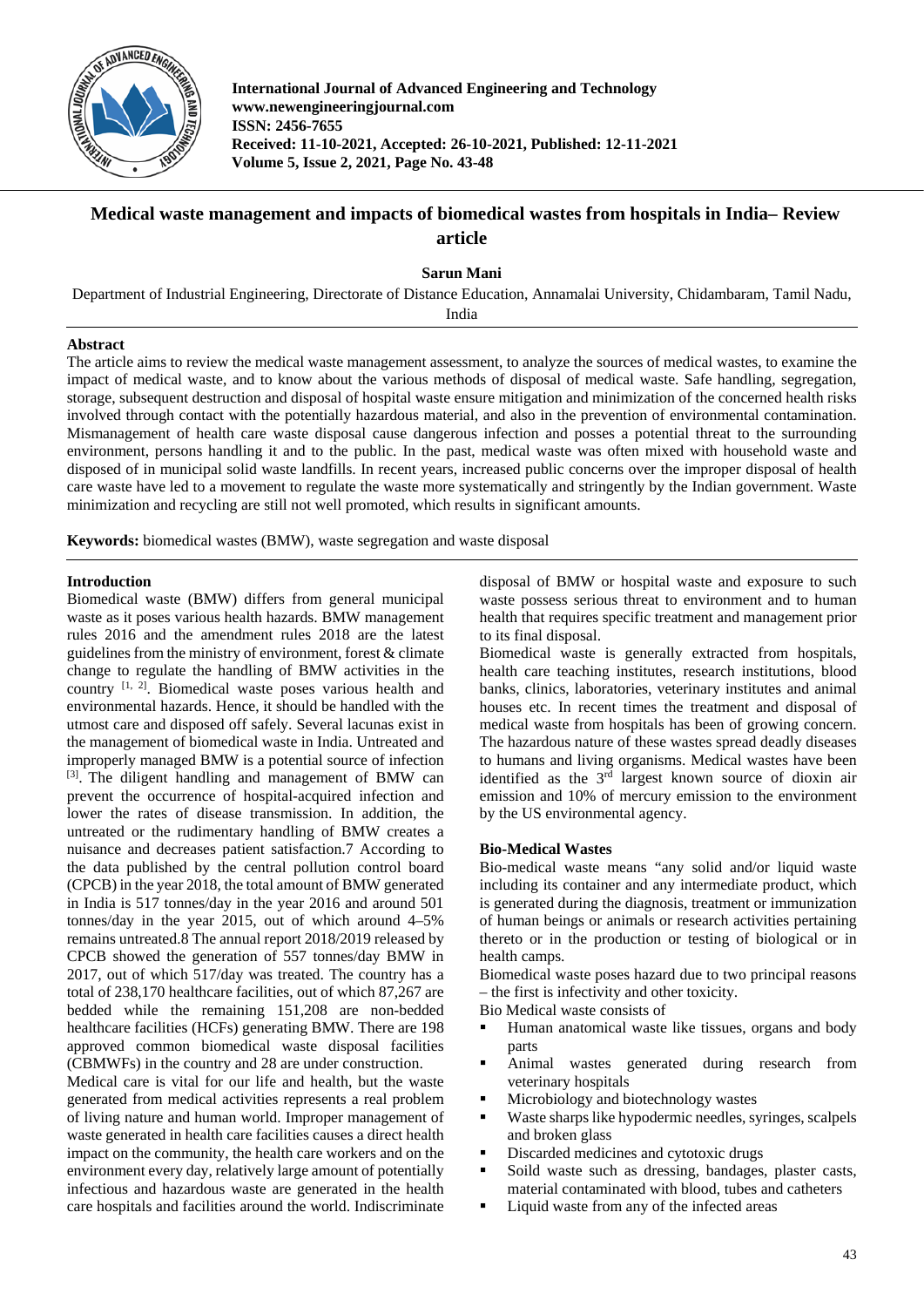Incineration ash and other chemical wastes

### **Sources of biomedical waste**

- **Hospitals**
- **Emergency care facilities**
- **•** Outpatient facilities, dialysis centers, transfusion centers, blood banks
- Clinical laboratories
- Research laboratories
- **Mortuaries, death care facilities**
- **veterinarians**
- **Nursing homes**
- **Doctor and dentist offices**
- Oncology Clinics

#### **Categories of Biomedical Waste Hazardous health-care wastes**

- **Sharps waste**: Used or unused sharps (e.g. hypodermic, intravenous or other needles; auto-disable syringes; syringes with attached needles; infusion sets; scalpels; pipettes; knives; blades; broken glass)
- **Infectious waste**: Waste suspected to contain pathogens and that poses a risk of disease transmission (see e.g. waste contaminated with blood and other body fluids; laboratory cultures and microbiological stocks; waste including excreta and other materials that have been in contact with patients infected with highly infectious diseases in isolation wards)
- **Pathological waste:** Human tissues, organs or fluids; body parts; fetuses; unused blood products
- **Pharmaceutical waste, cytotoxic waste**: Pharmaceuticals that are expired or no longer needed; items contaminated by or containing pharmaceuticals
- **Cytotoxic waste:** Containing substances with genotoxic properties (e.g. Waste containing cytostatic drugs – often used in cancer therapy; genotoxic chemicals)
- **Chemical waste**: Containing chemical substances (e.g. laboratory reagents; film developer; disinfectants that are expired or no longer needed; solvents; waste with high content of heavy metals, e.g. Batteries, broken thermometers and blood-pressure gauges)

### **Non-Infectious Hospital Waste**

Noninfectious waste is broadly classified as kitchen waste and office wastes. It is similar to household waste. Non infectious wastes constitute nearly about85% to 80% of the total wastes generated from a health care unit. In absence of proper segregation, the noninfectious waste becomes infectious and poses environmental threat to the society.

# **Bio Medical Waste Management Rules, 1998 (Amended in 2000 and 2003)**

Under the Environmental Protection Act, the bio medical waste management rules were introduced. These rules are directly relevant to the health sector. The salient features of these rules are as follows:

- Bio medical wastes means waste that is generated during the diagnosis, treatment or immunizations of human beings or animals or in research activities pertaining thereto or in the production or testing of biological.
- It is the duty of every occupier of an institution generating bio medical waste which includes a hospital, nursing home, clinic, dispensary, veterinary institution, animal house, pathological laboratory and blood bank by

whatever name called to take all steps to ensure that such waste is handled without any adverse effect to human health and the environment, policies, legislation and regulations policy framework, March 2007.

# **Steps for Waste Management**

- **Segregation**-Segregation refers to the basic separation of different categories of waste generated at source and thereby reducing the risks as well as cost of handling and disposal
- **Collection**-The collection of biomedical waste involves use of different types of container from various sources of biomedical wastes like Operation Theatre, laboratory, wards, kitchen, corridor etc. The containers/ bins should be placed in such a way that 100 % collection is achieved.
- **Storage**-Once collection occurs then biomedical waste is stored in a proper place. Segregated wastes of different categories need to be collected in identifiable containers. The duration of storage should not exceed for 8-10 hrs in big hospitals.
- **Transportation**-The waste should be transported for treatment either in trolleys or in covered wheelbarrow. Manual loading should be avoided as far as for as possible. The bags / Container containing BMWs should be tied/ lidded before transportation.
- **Personnel safety devices**-The use of protective gears should be made mandatory for all the personnel handling waste like gloves, aprons, masks and boots.

# **Treatment of Biomedical Wastes**

There are mainly five technology options available for the treatment of bio-medical waste. They can be grouped as follows.

- Chemical processes
- Thermal processes
- **Mechanical processes**
- Irradiation processes
- Biological processes

### **Chemical processes**

 These processes use chemicals that act as disinfectants. Sodium hypochlorite, dissolved chlorine dioxide, peracetic acid, hydrogen peroxide, dry inorganic chemical and ozone are examples of such chemicals. Most chemical processes are water-intensive and require neutralising agents.

### **Thermal processes**

These processes utilise heat to disinfect. Depending on the temperature they operate, it is been grouped into two categories, which are Low-heat systems and High-heat systems

Low-heat systems (operates between 93 -177°C) use steam, hot water, or electromagnetic radiation to heat and decontaminate the waste. Autoclave & Microwave are low heat systems.

- **Autoclaving** is a low heat thermal process and it uses steam for disinfection of waste. Autoclaves are of two types depending on the method they use for removal of air pockets. They are gravity flow autoclave and vacuum autoclave.
- **Microwaving** is a process which disinfects the waste by moist heat and steam generated by microwave energy.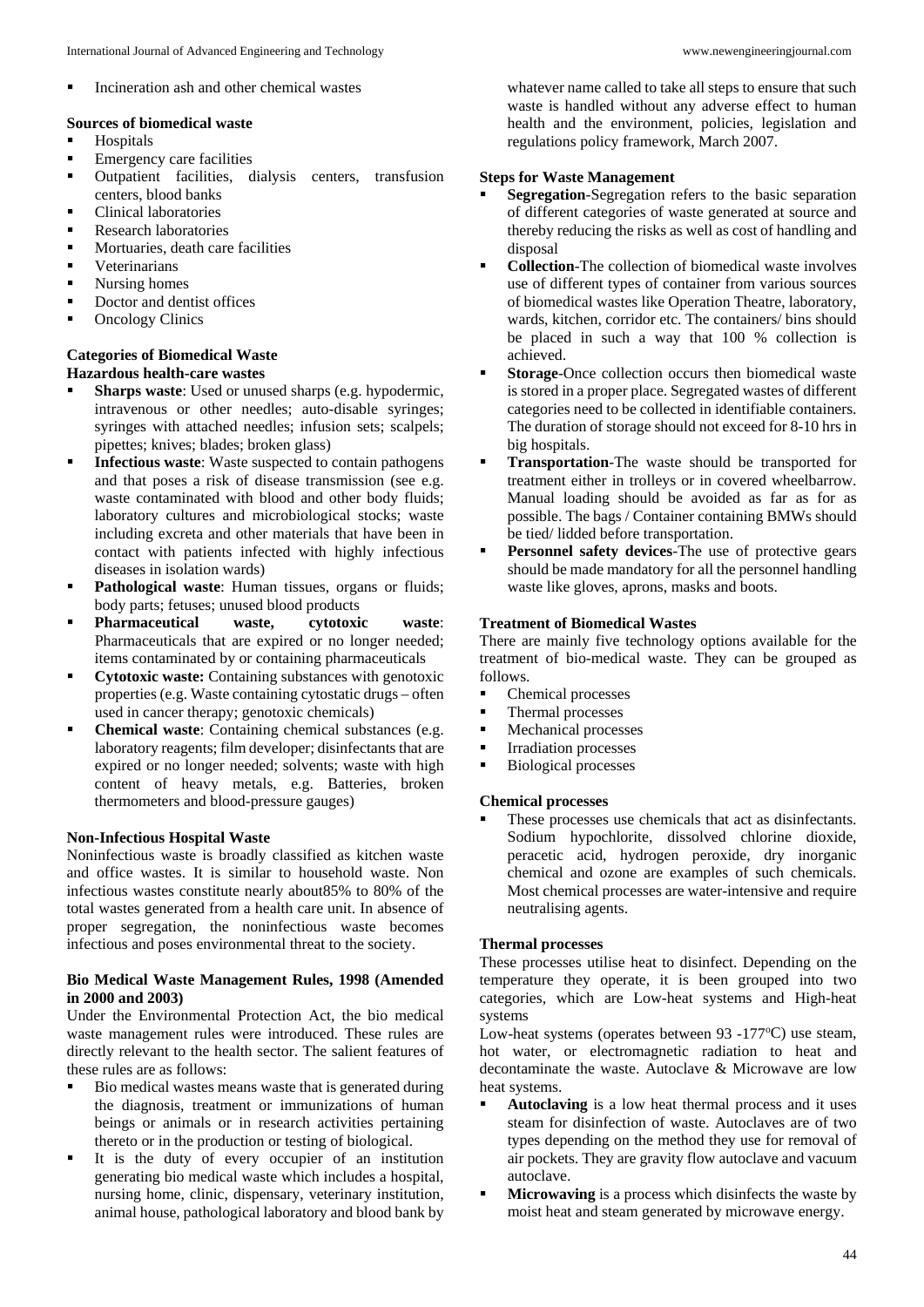**High-heat systems**: employ combustion and high temperature plasma to decontaminate and destroy the waste. Incinerator & Hydroclaving are high heat systems.

# **Mechanical processes**

These processes are used to change the physical form or characteristics of the waste either to facilitate waste handling or to process the waste in conjunction with other treatment steps. The two primary mechanical processes are

- **a. Compaction:** used to reduce the volume of the waste
- **b. Shredding:** used to destroy plastic and paper waste to prevent their reuse. Only the disinfected waste can be used in a shredder.

# **Irradiation processes**

In these processes, wastes are exposed to ultraviolet or ionizing radiation in an enclosed chamber. These systems require post shredding to render the waste unrecognizable.

# **Biological processes**

Biological enzymes are used for treating medical waste. It is claimed that biological reactions will not only decontaminate the waste but also cause the destruction of all the organic constituents so that only plastics, glass, and other inert will remain in the residues.

# **Environment impact of biomedical wastes**

The improper management in bio-medical waste causes stern environmental problems that causes to air, water and land pollution. The pollutants that cause damage can be classified into biological, chemical and radioactive. There are several legislations and guidelines in India concerning environmental problems, which can be addressed.

Improper segregation and disposal of biomedical waste has the potential to contaminate groundwater sources, which in turn may infect humans and animals alike. From a hospital's waste and storage receptacles to landfills, biomedical waste needs to be properly contained to keep it away from birds, rodents, and stray animals (as well as humans). This enhances packaging and labeling of contaminants and helps prevent the spread of illness through human and animal populations – by air, land, or water.

If not properly contained, segregated, and incinerated through on-site or off-site incineration, environmental hazards associated with improper healthcare waste management can contaminate the air we breathe through dangerous airborne particles. Radioactive particles produced with diagnostic technologies have the potential to reach a landfill or other areas of the environment, especially air. Air pollutants disseminated over huge areas of inhabited land have the potential to trigger a number of illnesses.

# **Health risks of bio medical wastes**

Health-care waste contains potentially harmful microorganisms that can infect hospital patients, health workers and the general public. Other potential hazards may include drug-resistant microorganisms which spread from health facilities into the environment.

Adverse health outcomes associated with health care waste and by-products also include:

- Sharps-inflicted injuries;
- Toxic exposure to pharmaceutical products, in particular, antibiotics and cytotoxic drugs released into the surrounding environment, and to substances such as

mercury or dioxins, during the handling or incineration of health care wastes;

- Chemical burns arising in the context of disinfection, sterilization or waste treatment activities;
- Air pollution arising as a result of the release of particulate matter during medical waste incineration;
- Thermal injuries occurring in conjunction with open burning and the operation of medical waste incinerators; and
- Radiation burns.

# **Sharps-related**

Worldwide, an estimated 16 billion injections are administered every year. Not all needles and syringes are disposed of safely, creating a risk of injury and infection and opportunities for reuse.

Injections with contaminated needles and syringes in lowand middle-income countries have reduced substantially in recent years, partly due to efforts to reduce reuse of injection devices. Despite this progress, in 2010, unsafe injections were still responsible for as many as 33 800 new HIV infections, 1.7 million hepatitis B infections and 315 000 hepatitis C infections.

A person who experiences one needle stick injury from a needle used on an infected source patient has risks of 30%, 1.8%, and 0.3% respectively of becoming infected with HBV, HCV and HIV.

Additional hazards occur from scavenging at waste disposal sites and during the handling and manual sorting of hazardous waste from health-care facilities. These practices are common in many regions of the world, especially in low- and middle-income countries. The waste handlers are at immediate risk of needle-stick injuries and exposure to toxic or infectious materials.

In 2015, a joint WHO/UNICEF assessment found that just over half (58%) of sampled facilities from 24 countries had adequate systems in place for the safe disposal of health care waste

# **Review of Literature**

In the literature, there are only a few analytical studies closely to health care waste management in India level.

Sharma *et al.*, (2004)<sup>[4]</sup> directed an investigation on the theme 'Squander: Attitude and activities'. This review was directed to learn the mentality, practice and information on clinical staff in a medical clinic in New Delhi. Santappa (2002) [5] says that waste handlers and the community that lives in the proximity are at risk of contacting communicable disease arising due to improper handling of hospital wastes. Skin contact, injection and inhalation are possible routes of exposures which could cause chronic effects and acute problem. Containers and plastic materials, likely to be salvaged by scavengers may spread communicable disease in case they are not properly sterilized before recycling or reuse. Gupta  $(2006)$  [6] study observed that the personnel working under the occupier were trained to take adequate precautionary measures in handling these bio hazardous waste materials, the process of segregation, collection, transport, storage and final disposal of infectious waste was done in compliance with the standard procedures, the final disposal was by incineration in accordance to Environment Product Act Rules 1998, the non-infectious waste was collected separately in different containers and treated as general waste, and on an average about 520 kg of non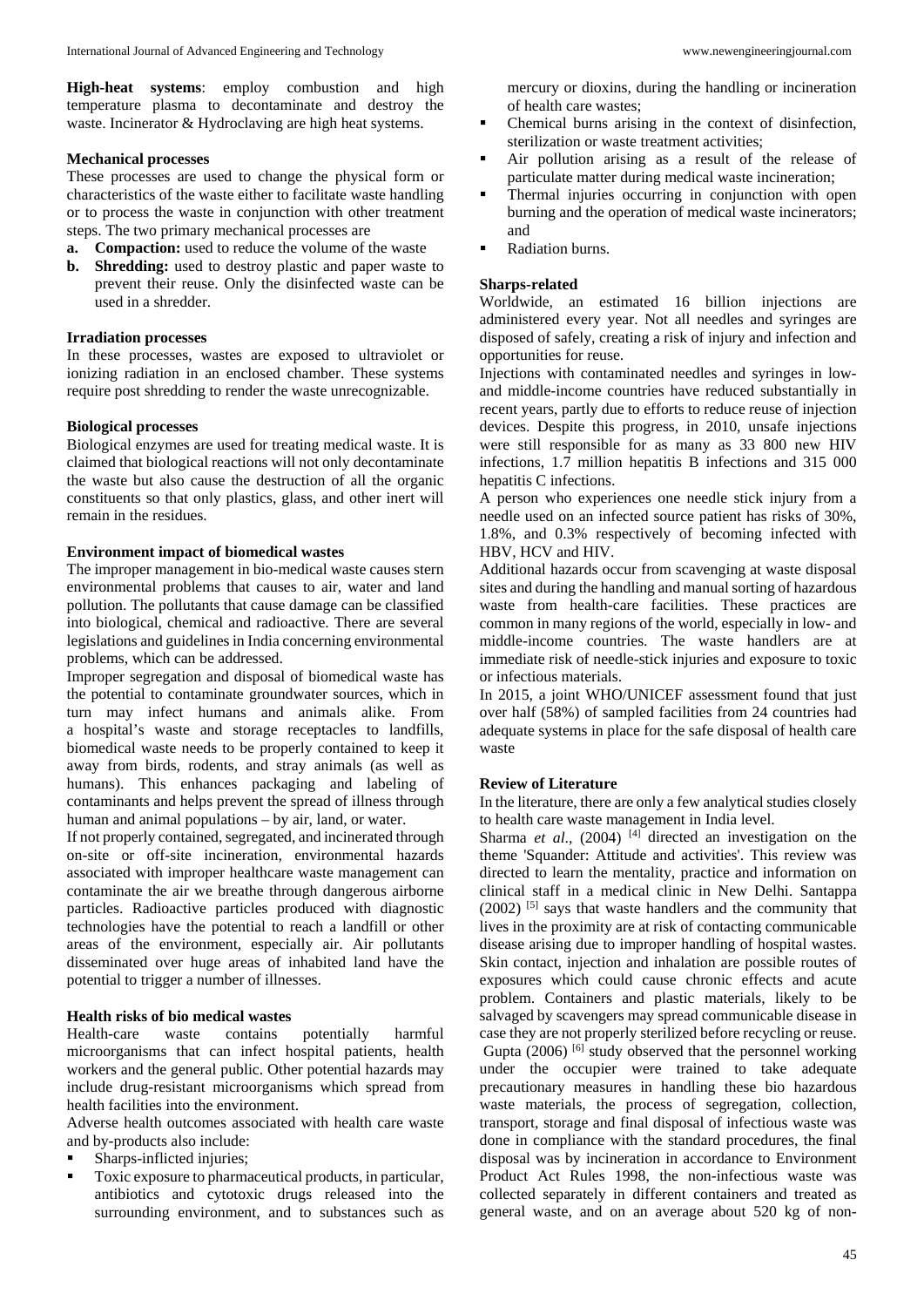infectious and 101 kg of infectious waste is generated per day about 2.31 kg per day per bed, gross weight comprising both infectious and noninfectious waste. This hospital also extends its facility to the neighboring clinics and hospitals by treating their produced waste for incineration.

Kaiser *et al.*, (2001)<sup>[7]</sup>, referenced that emergency clinic squander is sub-isolated into health care general waste (HCGW). The health framework is feeling the squeeze to discard health care squander so as to stay away from pointlessly undeniable degrees of ecological corruption. The point of health care offices overall is starting to buy in to the social objectives of a cleaner and more secure climate. To oversee health care squander ideally, health care suppliers ought to consider all stages or entire life pattern of the clinical item by taking a gander at the clinical item's upstream and down-stream activities.

Mumtaaz hussain *et al***.** [8] studied that lack of knowledge and awareness regarding hospital waste among patients and more chances are there for infectious disease due to improper handling and disposal of hospital waste at DHQ hospital dera ghazi khan there was a pose risk for the patient's health. Anitha pandey [9] Study have a overview on bio medical waste management in a tertiary care hospital it was clear that bio medical waste management was lacking 30-35% health care personal and they suggested to develop the policy to meet the current requirements. The help will be educated about the change in the policy and the same will be implemented after taking permission from the hospital management committee.

Health Care Waste in India In India, there are about 6,00,000 hospital beds, over 23,000 Primary Health Centers, thousands of registered nursing homes, countless unregistered nursing homes and dispensaries, and above all a very large number of quacks practicing at every nook and corner of urban and semi-urban locality. The hospitals are tertiary care hospitals usually associated with teaching colleges, district hospitals (more than 2,000), and health care dispensaries. There are innumerable pathology laboratories, the data of which is hardly available  $[10]$ . According to health information statistics 20% of total beds are in rural hospitals while 80% are in urban hospitals. Extrapolating from past figures of number of beds and average quantity of waste generation at the rate of 1 kg per bed per day, it is estimated that about 0.33 million tonnes of hospital waste is being generated per year [11]. In India, with exception to a few large hospitals, most of the smaller hospitals and nursing homes lack any effective system to safely dispose off their waste. Even the Government and municipal hospitals are no better than the private nursing homes in this regard. Wastes generated during health services provision, the used bandages, syringes, human tissues, used culture media containing microorganisms are dumped in the open bins on the roadsides or low lying area or directed into the water bodies. Thus, an unauthorized reuse of medical wastes by rag pickers is being promoted through irresponsible dumping of these dangerous wastes into open bins  $[12]$  and in turn facilitates in spread of many diseases. World Health Organization (WHO) predicted that India is on the verge of having an HIV epidemic. Tuberculosis (TB) and HIV combined together is taking great toll on the human health and life. Hepatitis B and C infections are on the rise. Mortality due to Hepatitis C has gone up significantly <sup>[9]</sup>. A study conducted by the Central Pollution Control Board (CPCB), an apex pollution monitoring body of Government of India, on incinerators in Delhi Hospitals,

concluded that the incinerators were found to spew a high level of deadly residues and toxic emissions such as cancercausing dioxins and furans besides chemicals which cause neonatal abnormalities, reproductive and skin disorders, endocrine disruption and suppression of the immune system [13]

### **Present scenario of hospital wastes**

In India, hospital wastes generate around 3 million tones every year and the amount is expected to grow at 8.00 per cent annually. Health care wastes if not handled and disposed indiscriminately may cause adverse effects on human health and environment. According to the available Out of 84,809 health care establishments, 43,075 authorizations have been generated by SPCBs for management of bio medical waste. Out of 420461 kg/day of waste generation, only 24 0682 kg/day of waste is treated. Out of 84,809 hospitals, 48,183 hospital are either using common bio medical waste treatment facilities (which are 170 in Numbers) or have engaged private agencies.

There are 391 incinerators (with APCB), 2562 autoclaves, 458 microwaves, 145 hydroclaves and 6047 shredders in operation. Further, 14,959 hospitals have been served as show cause notices as defaulters. Surveys carried out by various agencies show that the health care establishments in India are not giving due attention to their waste management. After the notification of the Bio medical Waste (Handling and Management) Rules, 1998, hospitals are slowly streamlining the process of waste segregation, collection, treatment, and disposal.

# **Challenges to Waste Management Practices In Indian Health Care Sector**

# **Lack of Segregation Practices**

Segregation practice prevents non-infectious waste to get mixed with infectious waste. Lack of segregation practices significantly increases the quantity of infectious medical waste as mixing of infectious component with the general non-infectious waste, makes the entire mass potentially infectious [14]. There is inadequate practice of segregation of the waste starting from generation to disposal as seen in Indian hospitals. Even if the segregation of waste at the point of generation is effective, waste handlers are found mixing it together during the collection and results in loss of ultimate value of segregation [15].

### **Lack of Proper Operational Strategy**

Operational plans should include the location and capacity of the storage containers, frequency of collection for various types of wastes and schedule of activities. Infectious wastes are to be stored in the designated colour-coded leak-proof containers for safe handling and can be disinfected / sterilised by the available facility in the hospital. Transportation of waste within the hospital is to be carried out in closed handcarts to avoid spillage of waste to a disinfection or treatment facility. After disinfection/sterilisation the waste is transported to a common treatment facility, such as an incinerator or controlled landfill [16]. In Indian hospitals wastes are collected in mixed forms, transported in open carts thus allowing spillage to occur  $[15]$ , and waste sharps are discarded without disinfection and mutilation, which may result in their being, re-used thus spreading an infection [16].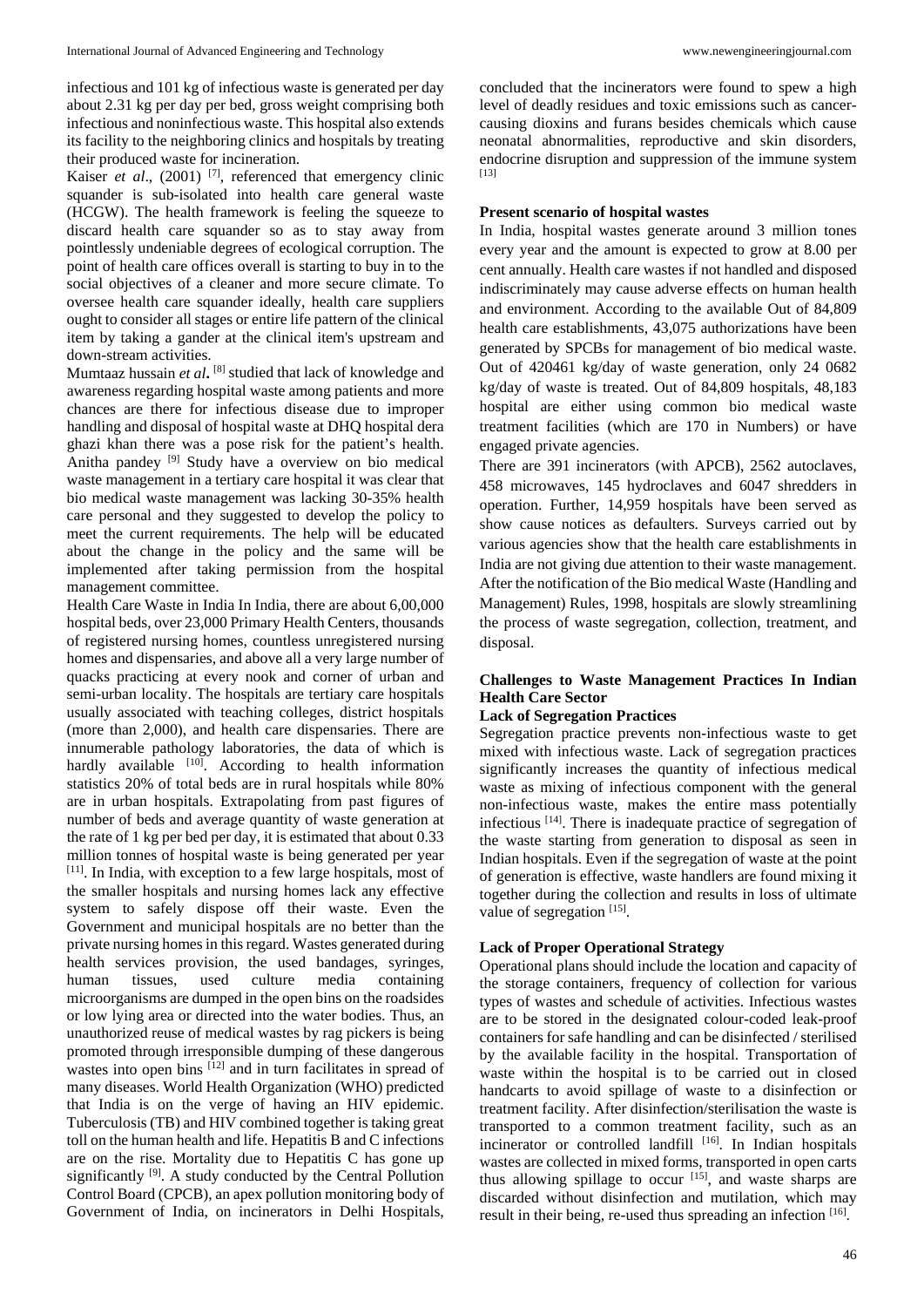### **Poor Regulative Measures**

In India, Central Pollution Control Board and the State Pollution Control Boards, the agencies responsible to enforce these rules in hospitals are on one hand lacking adequate power and on the other hand there is no commitment. As a result, most of the large hospitals have not complied with these rules even after expiry of new deadlines [12]. Even the regulatory authorities have to take the blame for not doing enough to ensure implementation. There is lack of coordination between the regulatory authorities (pollution control boards/committees) and Department of Health who exercise functional control over all healthcare facilities in one way or the other; and lack of will to enforce implementation. No agency has been assigned the task of spreading awareness [10]. Moreover the Rules have not been publicized as widely as required.

# **Lack of Green Procurement Policy**

Personnel responsible for procuring health care products and services (materials managers or purchasing agents) come from varying backgrounds. Environmental background or training is not a prerequisite for the individuals responsible for securing health care products and services. Waste minimization can be achieved by purchasing reusable items made of glass and metals which can be disinfected and reused  $[11]$ . For example, a polyolefin intravenous  $(IV)$  bag does not contain chlorine, so it has less potential to produce dioxins through incineration than an IV bag containing polyvinyl chloride (PVC)  $^{[17]}$ . Similarly mercury thermometers can be replaced with mercury free thermometers. Health care units should stimulate the purchase of environmentally preferable products by mandating certain practices in their purchasing policy

### **Waste-picking and reusing**

Reuse of plastic syringes and other plastic material used in the health care is a thriving business of billions of Indian Rupees. More than one million people are engaged in rag picking (more than 100,000 in Delhi alone). The estimated figure of business on this score in Delhi alone is more than 50 million Indian Rupees per year [10]. Lucrative monetary returns and lack of awareness about the problems associated with biomedical wastes encourage waste-picking and reusing activities [13]. It would not be fair to blame the rag pickers only for this as the circle of connivance starts from the hospital staff itself. It thereafter goes to the waste handlers, then to the rag pickers, to the packaging outlets situated in a decrepit area of a 'basti (slum)', to the medical shop, and finally sold to the unsuspecting patients or their relatives [10].

### **Lack of Top Management Commitment**

Governments and the health care providers have gone in for one type of option for treatment of the waste. No health care provider wants or has undertaken a base line survey to collect data regarding quantum of waste and its type being generated, nor about the waste generation points in its premises. Budgetary support 64 is poor in the government run hospitals, the corporate hospitals and the nursing homes. Therefore they find it convenient to ignore the rules for monetary consideration [10]. Top management in most of Indian hospitals is showing inertia in dealing with the waste problem. The wastes are therefore instead of being segregated, discharged in a mixed condition to the site of disposal, separating only the saline bottles, which are sent for auctioning [15].

#### **Lack of Adequate Facilities**

Efforts to provide facilities for storage, collection, treatment and disposal of health care wastes as well as appropriate technologies have so far been limited in India. Additionally, adequate and requisite number of sanitary landfills is lacking in India. Therefore, the biomedical waste are openly dumped into the open bins on the road sides, low lying area or they are directed into the water bodies; through which severe disease causing agents are spread into the air, soil and water [12]. Self-contained onsite treatment methods may be desirable and feasible for large healthcare facilities but are impractical or uneconomical for smaller institutes. An acceptable common system should be in place which will provide free supply of colour coded bags, daily collection of infectious waste, and safe transportation of waste to offsite treatment facility and final disposal with suitable technology [18]. Moreover available disposal techniques are neither able to meet disposal requirements nor innovations in disposal options are in pace with the evolution of complexity of health care waste streams.

# **Lack of Institutional Arrangements**

Management of health-care waste depends on the input from the administration and active participation by trained staff in segregation, storage, collection, transportation, treatment and disposal. In India personnel responsible for these activities are mainly ward attendants and other supporting staff  $[10]$ . A committee consisting of the head of the establishment, all the departmental heads, hospital superintendents, nursing superintendents and hospital engineers should be formed with a waste management officer who would be advised by an environmental control advisor and an infection control advisor is required for proper waste management purposes [11]. Studies showed lack of such kind hospital waste management committee or a documented waste management and disposal policy in Indian hospitals [15].

### **Financial Constraints**

With dedicated systems being installed in most of the HCUs, financial provision is necessary for capital and recurring expenditure including funds for sufficient manpower, disinfectants, devices and equipment. Normally, a separate allocation of funds for waste management is not found in Indian hospitals. It is estimated that INR 3000–4000 (US\$ 70–93) per tonne of hospital waste is required [11]. Additionally funds are required for conducting training and awareness programs for health care staffs. Smaller HCUs ignore waste management practices due to financial constraints [18].

# **Inadequate Awareness and Training Programs**

Awareness of appropriate handling and disposal of healthcare wastes among health personnel is a priority; it is essential that everyone should know the potential health hazards. Regular programs will help prevent exposure of health-care wastes and related hazards. Poster exhibition, proper labeling, and explanation by staff are effective methods. Seminars and workshops, and participation in training courses are also essential [12]. Management in most of Indian hospitals is not aware of cost savings achieved due to good waste management practices. It has also been estimated that disposal savings of between 40% and 70% could be realised through the implementation of a healthcare waste reduction program [19].